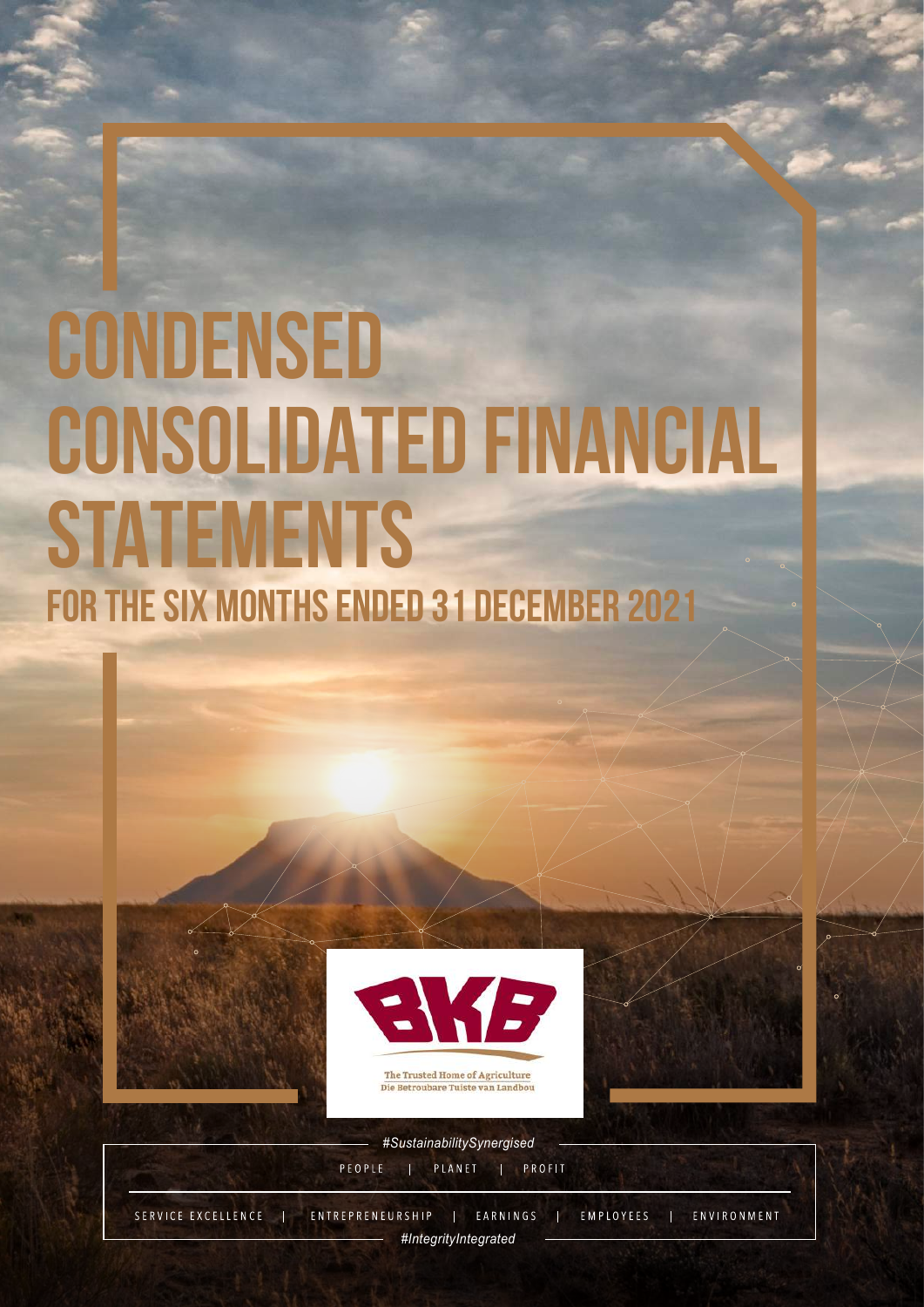# I CONTENTS

#### *Salient features*

*2*

*5*

*About us 3-4* 

*Financial and Operational performance*

*Outlook 6*

*Directors' report*

*7*

*Condensed consolidated financial statements 8-15*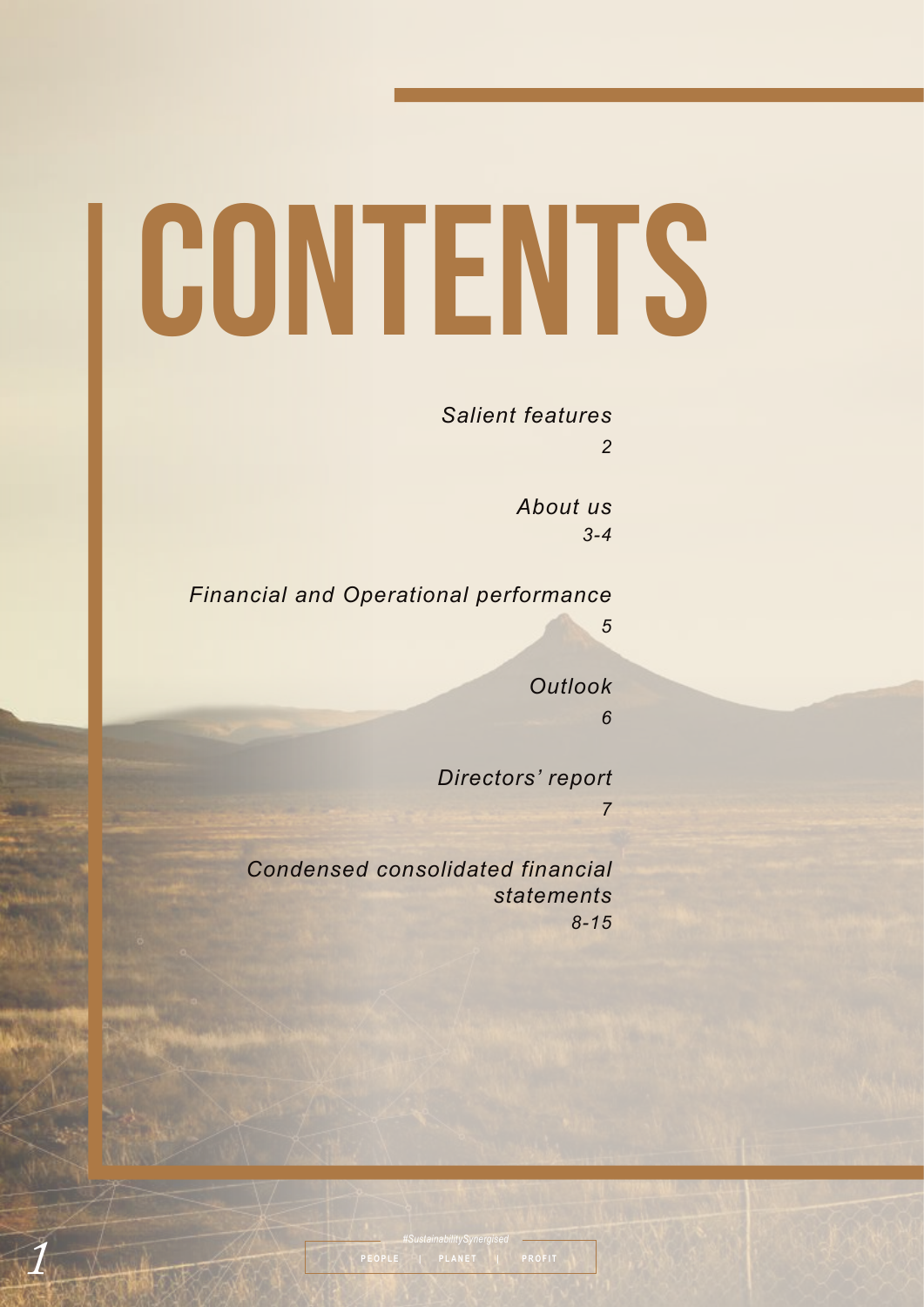# SALIENT FEATURES

**Fibre prices recovered** 

to pre-COVID-19 levels

**Value of business +11%**  to R7 billion

**EBITDA** + 11.8% to **R137,1 million**

**EPS improved** from 49.2c to **61.0c per share**

### **Net debt to equity ratio improved**

from 88.3% to 81.3%.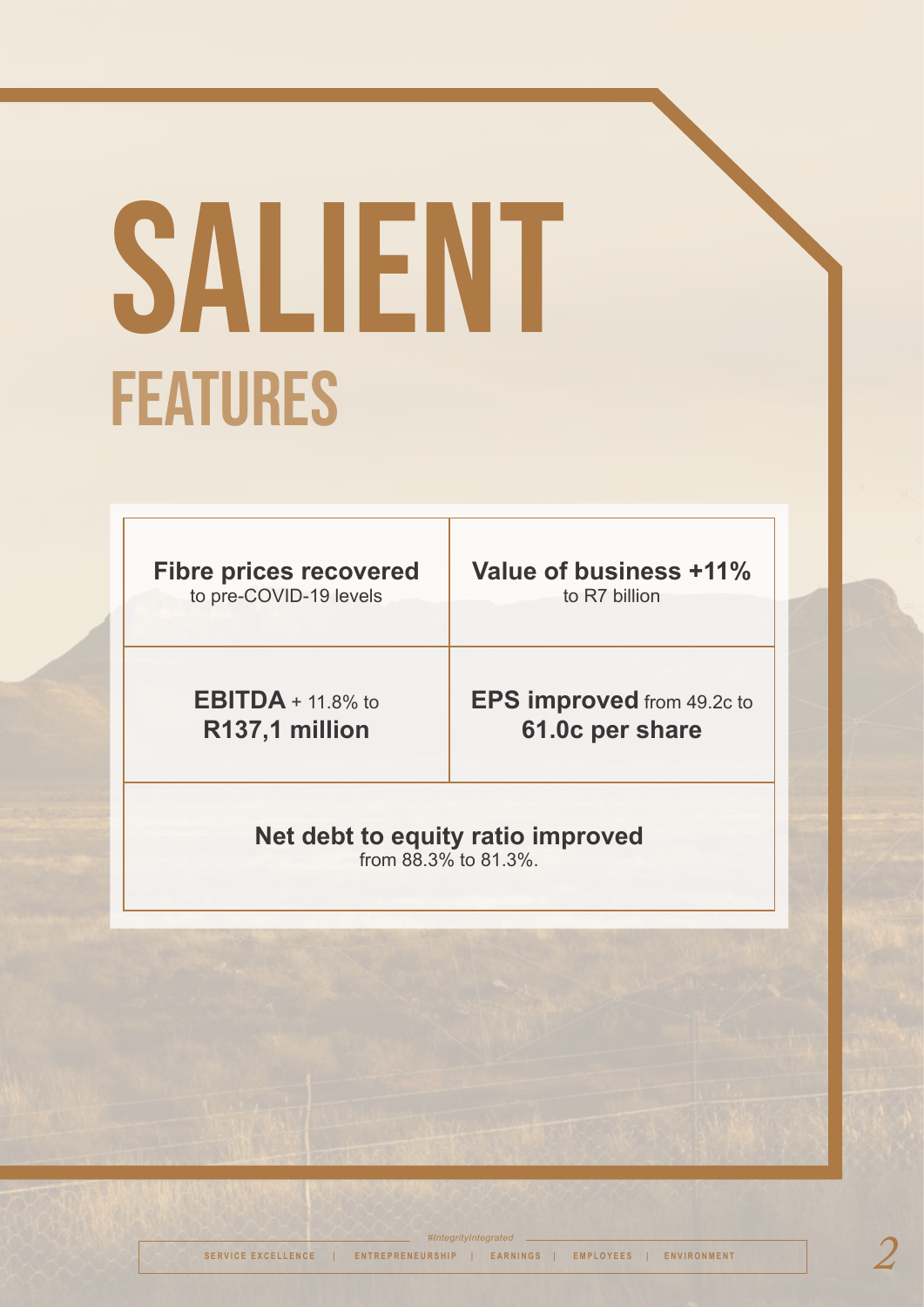# ABOUT US

**March**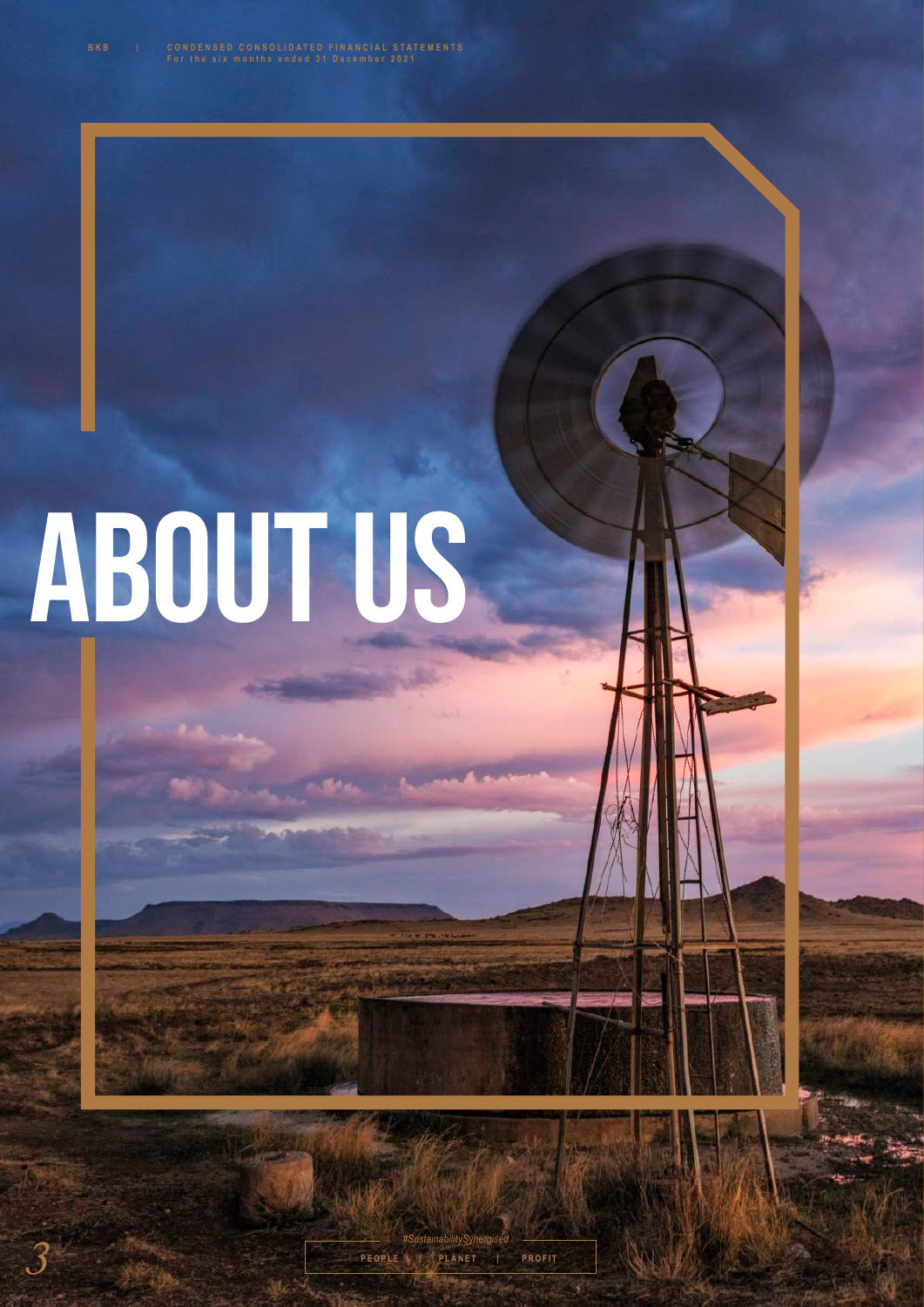# PROFILE

BKB Limited is a leader in the agri-industry. We are the Trusted Home of Agriculture. At its core, BKB is profit-driven in the interest of all stakeholders, with a major stake held by primary producers and agricultural groupings.

### **OUR VISION**

To craft agri-business through trust and shared values.

**OUR MISSION** 

Maximising value creation through innovation and efficiency.

### **OUR VALUES**

Our values are simple, concrete, meaningful and capture the essence of our culture, who we are and how we interact with one another.

They speak of how we go to market and our commitment to delivering a culture of excellence to all stakeholders as the Trusted Home of Agriculture.



Service excellence is in our hands.

**ENCOURAGE ENTREPRENEURSHIP** Opportunity is in our hands.

**DRIVE EARNINGS** 

Prosperity is in our hands.

**VALUE EMPLOYEES** Respect is in our hands.

#### **CONSERVE THE ENVIRONMENT**

The environment is in our hands.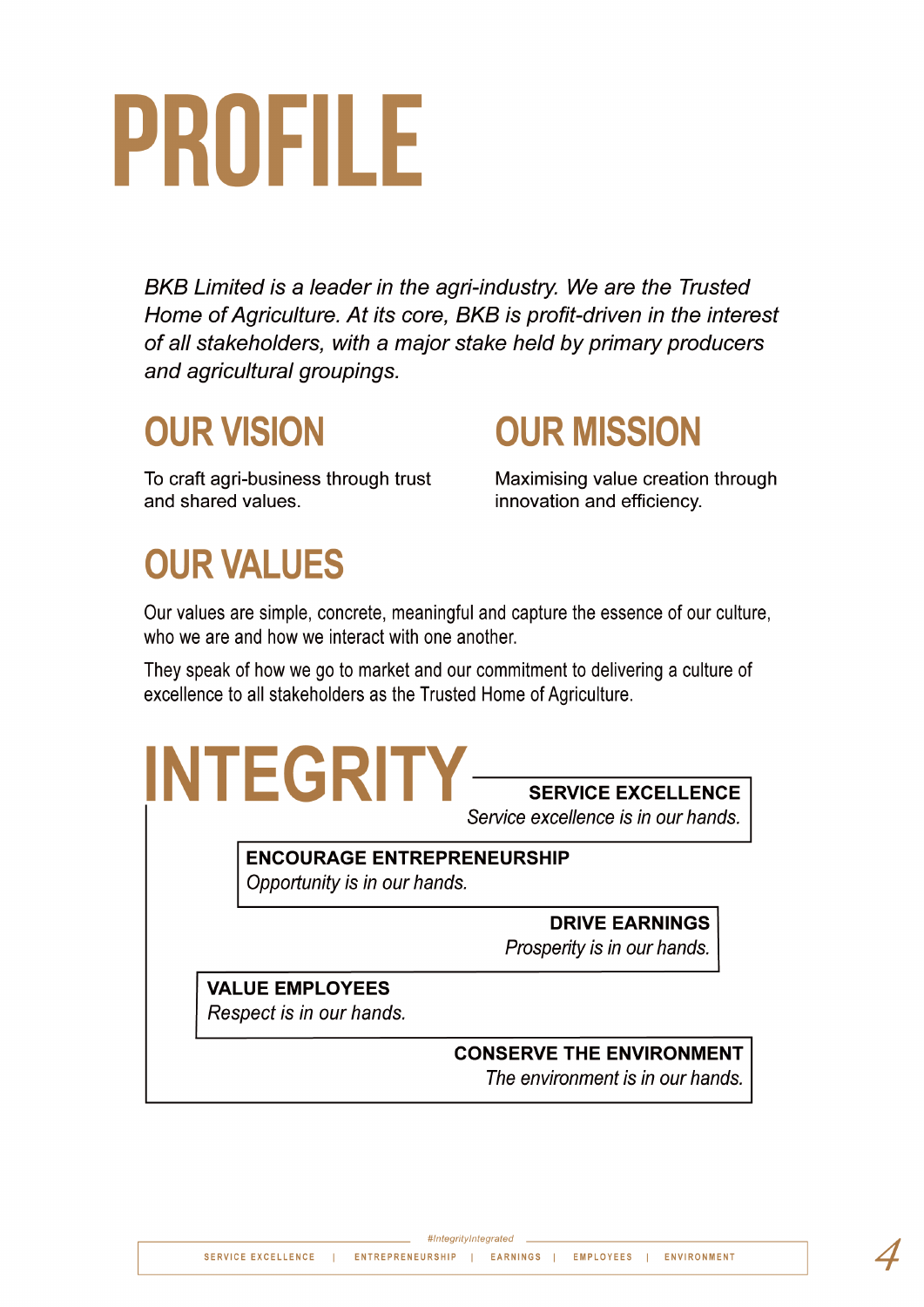## **FINANCIAL AND OPERATIONAL PERFORMANCE**

The Group reported a solid first half-year performance and delivered a healthy operating profit growth of 13.3% to R101.6 million. These results were driven by strong operational execution from our teams and supported by mostly favourable agricultural conditions. The good performance was delivered despite the ongoing challenges of the COVID-19 pandemic.

Value of business grew by 11% to R7 billion and profit before tax grew by 23.2% to R70.5 million in the six months to December 2021. Fibre prices have recovered, and the grain business performed considerably better. The results also benefited from R4,2 million profit on disposal of certain investment properties in Paarl. This gain was offset by a R3,4 million impairment of software in the Group's technology company, Shift.

Earnings before interest, tax, depreciation and amortization (EBITDA) increased by 11.8% to R137,1 million. Profit after tax increased by 25.5% to R48.6m. Basic and diluted earnings per share rose 24.1% to 61c.

Fibre markets, in particular those in Europe, have largely recovered from the initial effects of COVID-19. Certified fibre, through Responsible Wool and Mohair Standards (RWS and RMS), remained in high demand with significant premiums recorded across various micron groups. The Group's newly established wool trading business, Pinnacle Fibres, further supported growth in the fibre division. Vessel and container availability continued to be a bottleneck in the industry. The fibre division's operating profit grew by 57 6% to R30 95 million

Business conditions for the Group's trading division remained buoyant, which, together with shop upgrades and new supplier agreements, supported operating profit growth of 24.1% to R37,2 million.

Livestock prices remained high, with ongoing high demand in both local and export markets. Volume growth at auctions was somewhat negated by lower implement auctions and dispersal sales, as well as auction restrictions in July 2021. Average commission margins were negatively affected by the higher volume of direct sales facilitated by BKB, which attract lower commission. The division took full advantage of the acquisition of GWK's livestock business, effective 1 November 2021. November and December are usually high-volume months with Christmas auctions being held at numerous auction points. Operating profit in the Livestock division grew by 2.3% to R29.0 million.

The total operating profit from PakHouse Brands of R43.8 million was flat against the prior half-year results.

- Desert Raisins reported disappointing results. The business continued to generate operating losses, mainly due to negative packout variances from prior seasons' fruit intake. The ongoing port congestion further hampered Desert Raisins' export business.
- Grains performed well, driven by ongoing high volumes handled through the grain storage and handling business. The grit mills reported a combined operating profit. The Bultfontein mill is running well below capacity with poor plant efficiencies, a matter which is receiving urgent attention.
- Atlanta Sugar continued to perform above expectations. This highly efficient operation also benefited from competitor out-of-stock positions in the market.

Expenses increased by 13.6%, driven by higher variable costs as well as additional expenses relating to the GWK livestock business of R3,6 million. Bank charges include a once-off fee of R3,7 million relating to a new structured banking facility shared with two major commercial banks. This new structured facility provides the Group with comfortable headroom and sufficient liquidity. It also positions the Group well for any future financing needs and/or lender changes.

Finance costs reduced by R2,6m to R32,6 million, mainly as a result of the settlement of Landbank debt through the new banking facility at better negotiated interest margins.

The net working capital to value-of-business ratio improved to 8.6% (from 10%), mainly due to increased mill-door purchase contracts by the Gritco mills. Raisin stocks were lower due to a reduced prior season stock intake caused by flooding in producer areas. These improvements were slightly negated by increased working capital levels in both Pinnacle Fibres and the GWK livestock businesses.

Cash utilized by operations reduced by 31.7% to R76,5m. Capital expenditure for the six months increased by R29,6 million to R86,25 million. Capital projects include R33.2 million for the acquisition of the GWK livestock business.

Net debt of R1.0 billion reduced by R77.1 million and the net debt to equity ratio improved from 88.3% to 81.3%.

|  | #SustainabilitySynergised |               |
|--|---------------------------|---------------|
|  | PEOPLE   PLANET           | <b>PROFIT</b> |
|  |                           |               |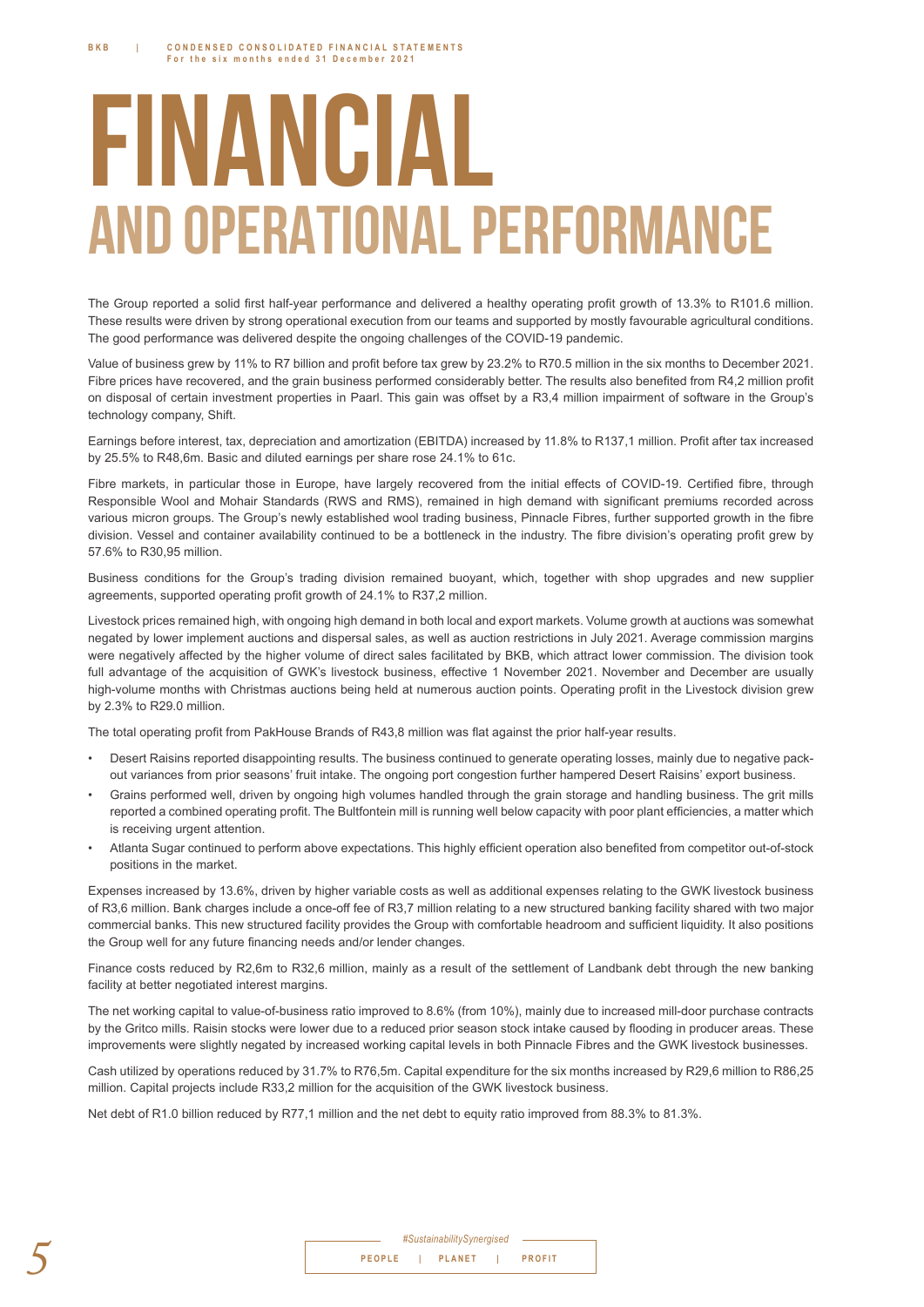# **OUTLOOK**

Agricultural conditions are expected to remain favourable in the immediate future, supported by long awaited rainfall reported in most drought affected areas. While the recent heavy rains improved grazing veld conditions, floods in parts of the country resulted in crop losses. Crop and livestock prices remain high thanks to strong demand. Global supply challenges are expected to increase input costs of fuel, fertilizers and agrochemicals in the coming months, placing producer profits under pressure.

Fibre pricing has recovered well following the initial impact of the COVID-19 pandemic. Wool and mohair prices are expected to remain at current levels for the foreseeable future, driven by increased demand in China and Europe which, in turn, is being supported by favourable conditions for manufacturing.

Livestock prices should remain strong in the short term while herds are being rebuilt after the prolonged drought. Strong domestic and export demand is expected to maintain prices at current levels.

The sugar and grain storage businesses within PakHouse Brands are expected to replicate their good performance for the second half of FY2022. The focus on the remaining PakHouse Brands businesses is to improve their performance while also considering their strategic fit.

Growth opportunities in the group's traditional businesses, where BKB enjoys a high market share, are somewhat limited. The Group has however identified specific growth areas in both the traditional businesses as well as in new synergistic and value-adding areas. Sufficient headroom and undrawn financing facilities should support the Group's current operating activities and growth initiatives.

Global and local supply chain constraints are of serious concern for the Group and are being actively managed. It is expected that continued port congestion will result in a further accumulation of shipping delays and container availability. This, together with increased freight rates and fuel costs, will impact logistical costs of all the Group's export businesses.

The immediate impact on the Group's business of the developing crisis in the Ukraine is not expected to be significant. However, this is a rapidly developing situation and the negative effects of the war on the global economy in general, and the Group's markets in particular, remain very uncertain. Management is monitoring the situation so that BKB can respond swiftly and decisively to protect the Group, our customers and our producers against possible negative effects.

COVID-19 is expected to continue to affect global and domestic markets. However, significant financial and operational impacts on BKB's businesses are not expected, largely due to mitigating measures taken by management.

BKB's diversified spread of services and products across several agricultural related sectors continues to enable the Group to better withstand cyclical fluctuations which are inherent in the agricultural sector.

The Group continues to focus on cost saving initiatives while making efficient use of its assets through prudent capital and financial management. The Group also continues to assess all current operations to ensure strategic fit as well as positive and sustainable returns. The connection with customers and clients remains critical to the success of BKB while the Group strives to provide relevant, innovative, and value-adding services and products.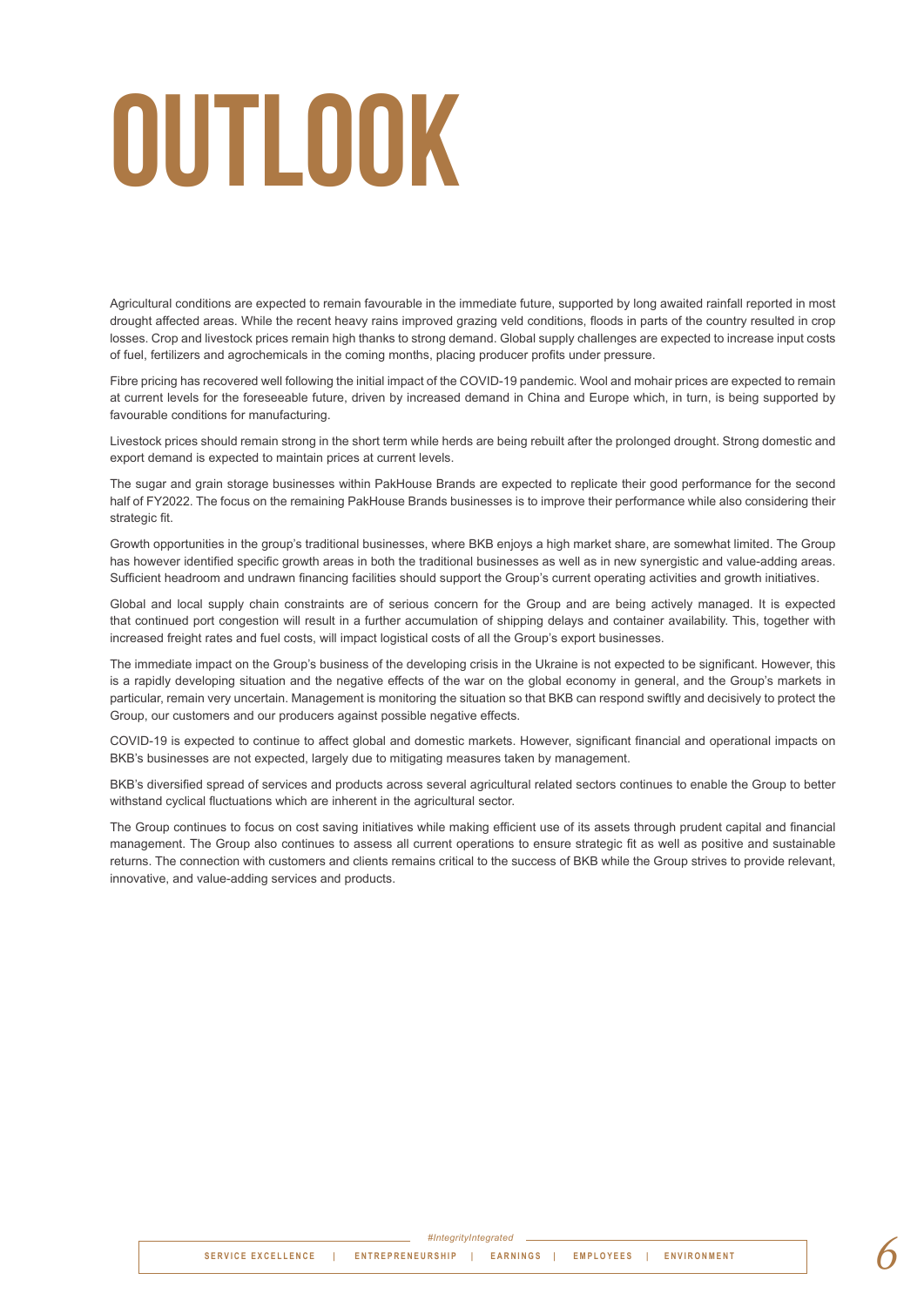## **DIRECTOR'S REPORT FOR THE SIX MONTHS ENDED 31 DECEMBER 2021**

The condensed consolidated interim results of BKB Limited for the six months ended 31 December 2021 comprise those of the company, its subsidiaries and jointly controlled entities (jointly referred to as the Group).

These interim results have not been audited or independently reviewed by the Group's external auditors. The condensed consolidated interim financial statements do not include all the information and disclosures required in the annual financial statements and should be read in conjunction with the Group's annual financial statements as at 30 June 2021.

The reports and commentary which form part of the condensed consolidated financial statements contain forward-looking statements that are subject to risk factors associated with the agricultural industry, many of which are beyond the control of the Group. These forward-looking statements do not constitute a representation and no reliance should be placed on them, although every effort has been made to ensure the reasonableness thereof.

#### **SEASONAL BUSINESS**

The group's performance is subiect to seasonal trends. The fibre division generally performs better in the second half of the financial year, but performance is highly dependent on market price fluctuations, exchange rate movements, as well as the timing of fibre received from producers. The trading division normally benefits from higher feed sales in the generally drier first half of the financial year.

#### **DIVIDENDS**

On 14 September 2021 the board approved a dividend of R32.3m for distribution to shareholders.

#### **RESPONSIBILITIES AND APPROVAL**

The preparation of the BKB Group's condensed consolidated interim results for the six months ended 31 December 2021 was supervised by the Group Financial Director, JA van Niekerk.

The condensed consolidated interim results for the six months ended 31 December 2021 were approved by the Board of Directors on 8 March 2022 and are signed on the Board's behalf by:

All y well

**Geoff Kingwill Johan Stumpf** *Chairman: BKB Board of Directors Managing Director*

| The results were made available publicly on 10 March 2022. |  |  |  |  |
|------------------------------------------------------------|--|--|--|--|

| #SustainabilitySynergised |  |  |                 |  |               |  |
|---------------------------|--|--|-----------------|--|---------------|--|
|                           |  |  | PEOPLE   PLANET |  | <b>PROFIT</b> |  |
|                           |  |  |                 |  |               |  |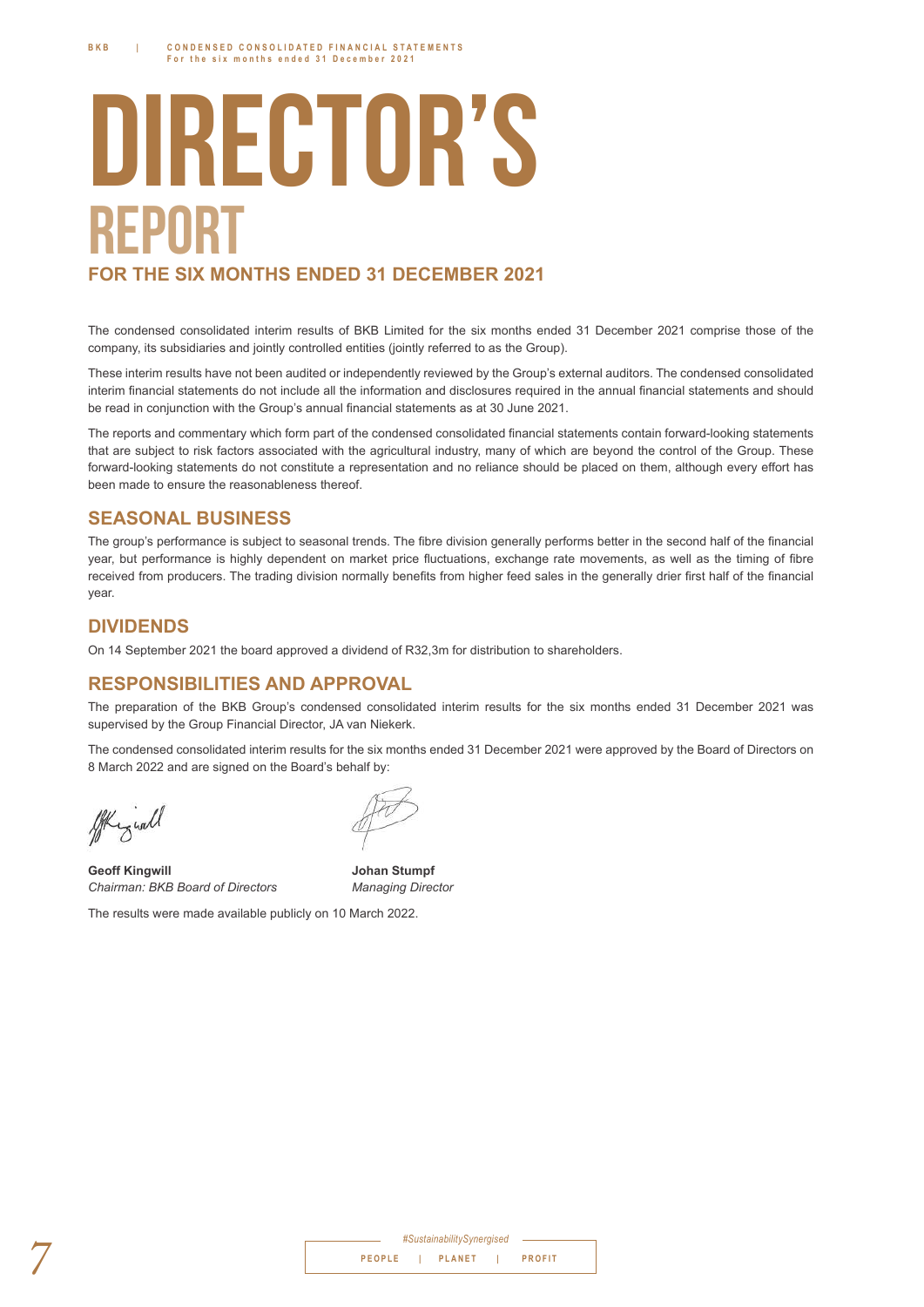# **CONDENSED CONSOLIDATED FINANCIAL STATEMENTS**

For the six-month period ending **31 December 2021**

### **CONTENTS**

| Statement of financial position                               | 9         |
|---------------------------------------------------------------|-----------|
| Statement of profit or loss and other<br>comprehensive income | 10        |
| Statement of changes in equity                                | 11        |
| <b>Statement of cash flows</b>                                | 12        |
| Segmental information                                         | $13 - 14$ |
| <b>Business combinations</b>                                  | 15        |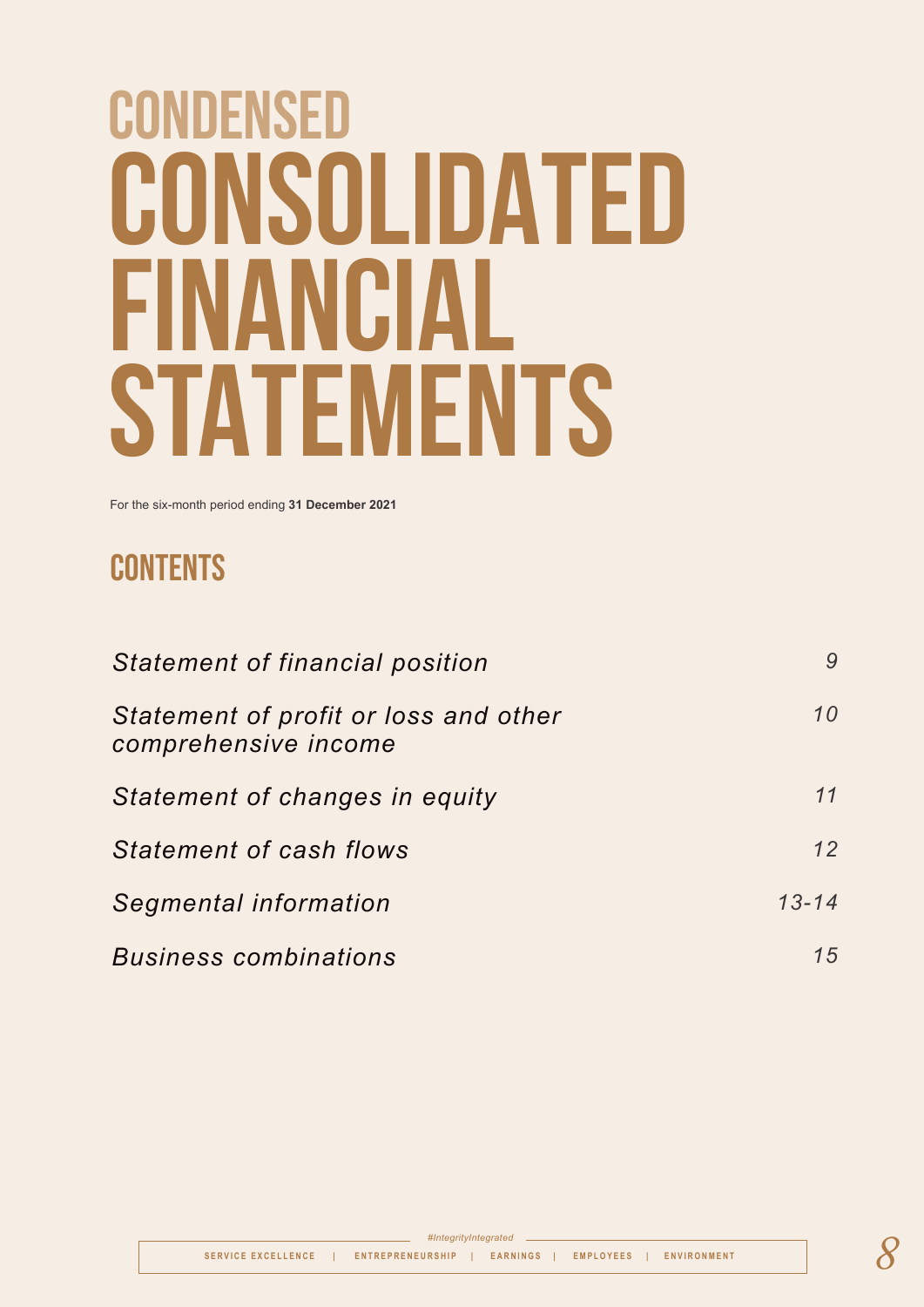Interim Results 2022 (Registration number 1998/012435/06)

#### **CONDENSED CONSOLIDATED STATEMENT OF FINANCIAL POSITION FOR THE SIX MONTH PERIOD ENDING 31 DECEMBER 2021**

|                                                                                     | As at 31 Dec 2021<br>6 Months<br>(Unaudited)<br>R'000 | As at 31 Dec 2020<br>6 Months<br>(Unaudited)<br>R'000 | As at 30 Jun 2021<br>(Audited)<br>R'000 |
|-------------------------------------------------------------------------------------|-------------------------------------------------------|-------------------------------------------------------|-----------------------------------------|
| <b>ASSETS</b>                                                                       |                                                       |                                                       |                                         |
| <b>Non-current assets</b>                                                           |                                                       |                                                       |                                         |
| Property, plant and equipment                                                       | 920 024                                               | 869 110                                               | 887841                                  |
| Right-of-use assets                                                                 | 62 758                                                | 65 828                                                | 66 123                                  |
| Investment property                                                                 | 18 318                                                | 35 5 28                                               | 35 323                                  |
| Intangible assets                                                                   | 104 924                                               | 91 297                                                | 85 172                                  |
| Investment in associates                                                            | 8673                                                  | $\overline{\phantom{a}}$                              | 8 4 5 0                                 |
| Trade and other receivables<br>Deferred tax assets                                  | 18 3 84                                               | 26 613                                                | 22 3 22                                 |
|                                                                                     | 27 871<br>1 160 952                                   | 23 4 74<br>1 111 850                                  | 29 288<br>1 134 519                     |
| <b>Current assets</b>                                                               |                                                       |                                                       |                                         |
| Inventories                                                                         | 697 064                                               | 990 260                                               | 710 447                                 |
| Trade and other receivables                                                         | 965 733                                               | 830 228                                               | 888 499                                 |
| Derivatives                                                                         |                                                       | 65 632                                                | 1 0 0 4                                 |
| Other financial assets                                                              | $\overline{\phantom{a}}$                              | 734                                                   | 20 700                                  |
| Current income tax assets                                                           | 371                                                   | 1977                                                  | 682                                     |
| Cash and cash equivalents                                                           | 185 411                                               | 80 121                                                | 69 348                                  |
|                                                                                     | 1848 579                                              | 1 968 952                                             | 1690680                                 |
| Assets classified as held for sale                                                  | 10 957                                                |                                                       | 10 957                                  |
| Total current assets                                                                | 1859536                                               | 1 968 952                                             | 1701637                                 |
| <b>Total assets</b>                                                                 | 3 0 20 4 88                                           | 3 080 802                                             | 2 836 156                               |
| <b>EQUITY</b>                                                                       |                                                       |                                                       |                                         |
| <b>Capital and reserves</b>                                                         |                                                       |                                                       |                                         |
| Share capital                                                                       | 4 4 2 0                                               | 4 4 2 0                                               | 4 4 2 0                                 |
| Share premium account                                                               | 218 950                                               | 218 950                                               | 218 950                                 |
| <b>Treasury shares</b>                                                              | (123 213)                                             | (120 713)                                             | (120713)                                |
| Non-distributable reserves                                                          | 132 264                                               | 198 801                                               | 162 111                                 |
| Distributable reserves<br>Capital and reserves attributable to owners of the parent | 1 038 721<br>1 271 142                                | 956 013<br>1 257 471                                  | 1 022 905<br>1 287 673                  |
| Non-controlling interest                                                            | 232                                                   | (29)                                                  | (206)                                   |
| <b>Total equity</b>                                                                 | 1 271 374                                             | 1 257 442                                             | 1 287 467                               |
| <b>LIABILITIES</b>                                                                  |                                                       |                                                       |                                         |
| Non-current liabilities                                                             |                                                       |                                                       |                                         |
| <b>Borrowings</b>                                                                   | 202 863                                               | 131 729                                               | 116 493                                 |
| Lease liabilities                                                                   | 58 480                                                | 62 493                                                | 60 235                                  |
| Post-retirement medical aid liabilities                                             | 6 3 0 2                                               | 6802                                                  | 6 3 0 2                                 |
| Deferred tax liabilities                                                            | 31 989                                                | 65 302                                                | 45 895                                  |
| Provisions                                                                          | 8 2 9 5                                               | 7611                                                  | 8 2 9 5                                 |
| <b>Current liabilities</b>                                                          | 307 929                                               | 273 937                                               | 237 220                                 |
| Trade and other payables                                                            | 455 312                                               | 548 154                                               | 588 212                                 |
| Borrowings                                                                          | 871 874                                               | 601 783                                               | 547 541                                 |
| Financial liabilities at fair value                                                 | 34 866                                                | 265 674                                               | 21 056                                  |
| Derivatives                                                                         | 13 950                                                | 55                                                    | 8 5 6 6                                 |
| Lease liabilities                                                                   | 11 838                                                | 8685                                                  | 12 014                                  |
| Current income tax liabilities                                                      | 5 3 4 8                                               | 4 9 7 6                                               | 1821                                    |
| <b>Bank overdrafts</b>                                                              | 38 678                                                | 120 096                                               | 122 940                                 |
|                                                                                     | 1 431 866                                             | 1 549 423                                             | 1 302 150                               |
| Liabilities directly associated with assets classified as held for sale             | 9 3 1 9                                               |                                                       | 9 3 1 9                                 |
| <b>Total current liabilities</b>                                                    | 1 441 185                                             | 1 549 423                                             | 1 311 469                               |
| <b>Total liabilities</b>                                                            | 1749 114                                              | 1823360                                               | 1548689                                 |
| <b>Total equity and liabilities</b>                                                 | 3 0 20 4 88                                           | 3 080 802                                             | 2 836 156                               |

**PEOPLE | PLANET | PROFIT** *PEOPLE*  $\frac{1}{2}$  **PEOPLE**  $\frac{1}{2}$  **PLANET**  $\frac{1}{2}$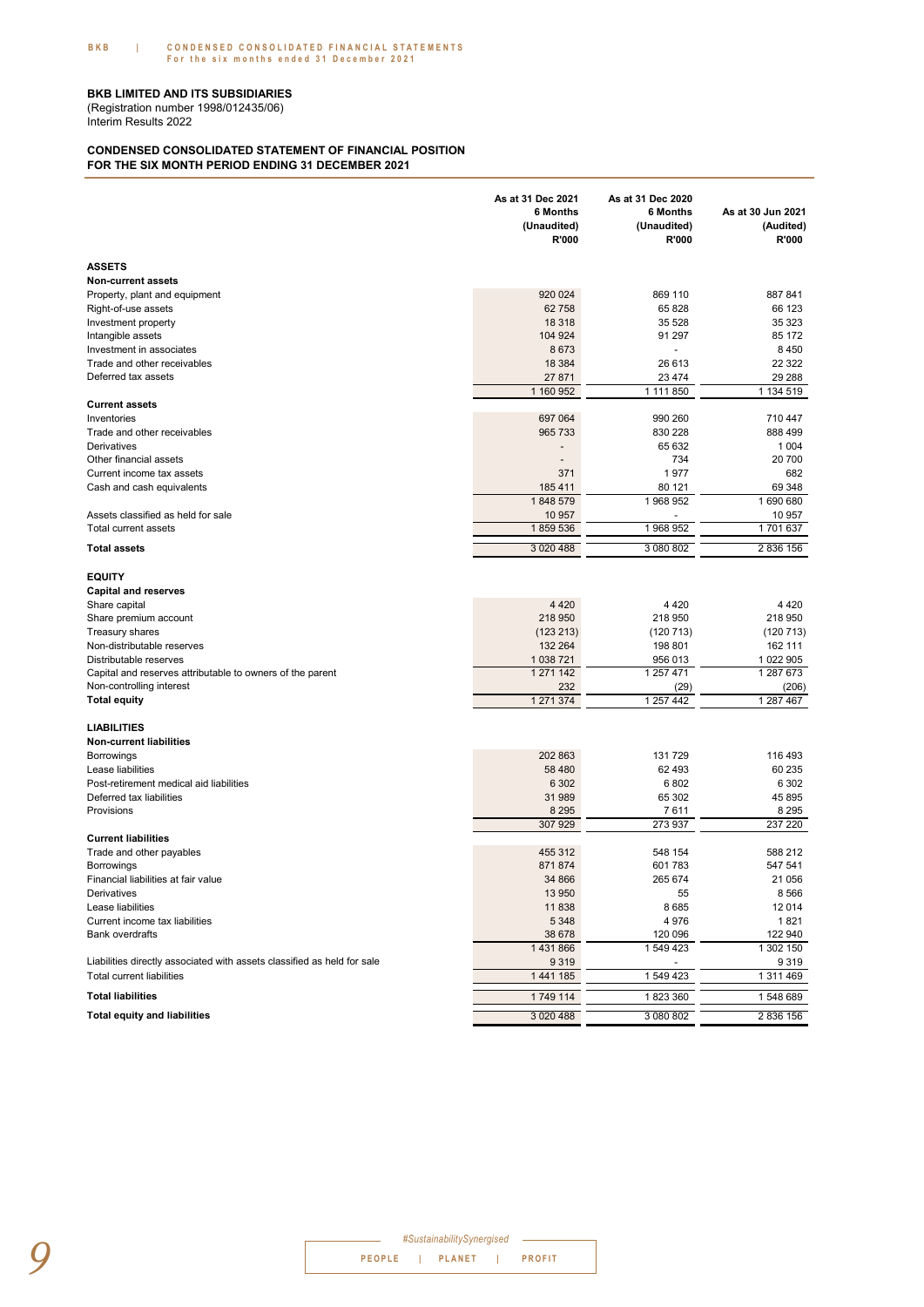#### **BKB LIMITED AND ITS SUBSIDIARIES** (Registration number 1998/012435/06)

Interim Results 2022

#### **CONDENSED CONSOLIDATED STATEMENT OF PROFIT OR LOSS AND OTHER COMPREHENSIVE INCOME FOR THE SIX MONTHS PERIOD ENDING 31 DECEMBER 2021**

|                                                                                                                                                                                                                                                                                                                                                            | For the 6 months                                            | For the 6 months                                           | For the year ending                                    |
|------------------------------------------------------------------------------------------------------------------------------------------------------------------------------------------------------------------------------------------------------------------------------------------------------------------------------------------------------------|-------------------------------------------------------------|------------------------------------------------------------|--------------------------------------------------------|
|                                                                                                                                                                                                                                                                                                                                                            | ending 31 Dec 2021                                          | ending 31 Dec 2020                                         | 30 Jun 2021                                            |
|                                                                                                                                                                                                                                                                                                                                                            | (Unaudited)                                                 | (Unaudited)                                                | (Audited)                                              |
|                                                                                                                                                                                                                                                                                                                                                            | R'000                                                       | R'000                                                      | R'000                                                  |
| Value of business conducted                                                                                                                                                                                                                                                                                                                                | 7 050 647                                                   | 6 351 246                                                  | 13 213 136                                             |
| Revenue from contracts with customers                                                                                                                                                                                                                                                                                                                      | 3 076 721                                                   | 2 714 975                                                  | 5 544 979                                              |
| Cost of sales                                                                                                                                                                                                                                                                                                                                              | (2448125)                                                   | (2 168 714)                                                | (4389925)                                              |
| <b>Gross profit</b>                                                                                                                                                                                                                                                                                                                                        | 628 596                                                     | 546 261                                                    | 1 155 054                                              |
| Other operating income<br>Administrative and other expenses<br>Impairment of financial assets<br>Loss from equity accounted investments<br><b>Operating profit</b>                                                                                                                                                                                         | 20 686<br>(544 210)<br>(3363)<br>(43)<br>101 666            | 25 332<br>(477804)<br>(4090)<br>89 699                     | 49 946<br>(977 382)<br>(12012)<br>(238)<br>215 368     |
| Finance income                                                                                                                                                                                                                                                                                                                                             | 1413                                                        | 2717                                                       | 5 1 5 2                                                |
| Finance costs                                                                                                                                                                                                                                                                                                                                              | (32 569)                                                    | (35 197)                                                   | (71669)                                                |
| <b>Profit before taxation</b>                                                                                                                                                                                                                                                                                                                              | 70 510                                                      | 57 219                                                     | 148 851                                                |
| Income tax expense                                                                                                                                                                                                                                                                                                                                         | (21915)                                                     | (18483)                                                    | (43934)                                                |
| Profit for the year                                                                                                                                                                                                                                                                                                                                        | 48 595                                                      | 38 736                                                     | 104 917                                                |
| Other comprehensive income:<br>Items that will not be reclassified to profit or loss:<br>Movement in reserve on revaluation of properties<br>(Losses)/gains on property revaluations<br>Income tax relating to items that will not be reclassified                                                                                                         |                                                             | (88)<br>(122)<br>34                                        | (2036)<br>(2828)<br>792                                |
| Items that will be reclassified to profit or loss:<br>Movement in cash flow hedge reserve<br>Fair value adjustments to cash flow hedge reserve<br>Reclassification to profit or loss<br>Income tax relating to items that may be reclassified<br>Other comprehensive income/(loss) for the year net of taxation<br>Total comprehensive income for the year | (31425)<br>(37586)<br>(7714)<br>13875<br>(31 425)<br>17 170 | 47 431<br>61 291<br>4 5 8 5<br>(18445)<br>47 343<br>86 079 | 9978<br>45 135<br>(29622)<br>(5535)<br>7942<br>112 859 |
| Profit attributable to:                                                                                                                                                                                                                                                                                                                                    | 48 122                                                      | 38 765                                                     | 105 123                                                |
| Owners of the parent                                                                                                                                                                                                                                                                                                                                       | 473                                                         | (29)                                                       | (206)                                                  |
| Non-controlling interest                                                                                                                                                                                                                                                                                                                                   | 48 595                                                      | 38 736                                                     | 104 917                                                |
| Total comprehensive income attributable to:                                                                                                                                                                                                                                                                                                                | 16 697                                                      | 86 108                                                     | 113 065                                                |
| Owners of the parent                                                                                                                                                                                                                                                                                                                                       | 473                                                         | (29)                                                       | (206)                                                  |
| Non-controlling interest                                                                                                                                                                                                                                                                                                                                   | 17 170                                                      | 86 079                                                     | 112 859                                                |
| Basic earnings per share (cents)                                                                                                                                                                                                                                                                                                                           | 61.0                                                        | 49.2                                                       | 133.3                                                  |
| Diluted earnings per share (cents)                                                                                                                                                                                                                                                                                                                         | 61.0                                                        | 49.2                                                       | 133.3                                                  |
| Dividends per share paid (cents)                                                                                                                                                                                                                                                                                                                           | 40.0                                                        | 5.0                                                        | 5.0                                                    |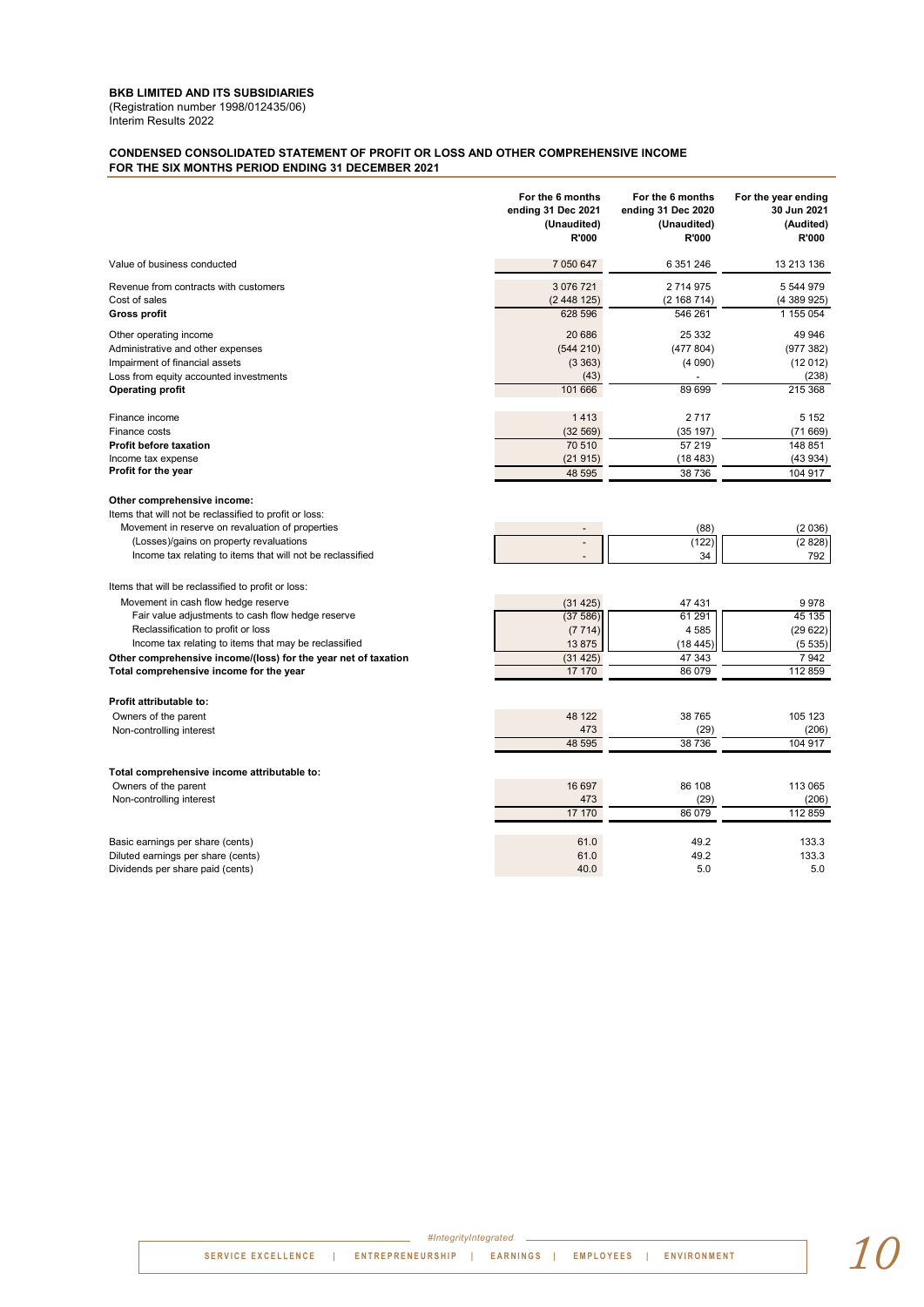Interim Results 2022 (Registration number 1998/012435/06)

#### **CONDENSED CONSOLIDATED STATEMENT OF CHANGES IN EQUITY FOR THE SIX MONTHS PERIOD ENDING 31 DECEMBER 2021**

|                                                                              | As at 31 Dec 2021<br>6 Months<br>(Unaudited)<br>R'000 | As at 31 Dec 2020<br>6 Months<br>(Unaudited)<br>R'000 | As at 30 Jun 2021<br>(Audited)<br>R'000 |
|------------------------------------------------------------------------------|-------------------------------------------------------|-------------------------------------------------------|-----------------------------------------|
| Share capital<br>Balance at the beginning and end of the period/year         | 4 4 2 0                                               | 4 4 2 0                                               | 4 4 2 0                                 |
|                                                                              |                                                       |                                                       |                                         |
| Share premium account<br>Balance at the beginning and end of the period/year | 218 950                                               | 218 950                                               | 218 950                                 |
| <b>Treasury shares</b>                                                       |                                                       |                                                       |                                         |
| Balance at the beginning of the period/year                                  | (120 713)                                             | (120 713)                                             | (120 713)                               |
| Share movement during the year                                               | (2500)                                                |                                                       |                                         |
| Balance at the end of the period/year                                        | (123 213)                                             | (120713)                                              | (120 713)                               |
| Non-distributable reserves                                                   |                                                       |                                                       |                                         |
| Reserve on revaluation of properties                                         |                                                       |                                                       |                                         |
| Balance at the beginning of the period/year                                  | 153 204                                               | 155 624                                               | 155 624                                 |
| Revaluations<br>Deferred tax on revaluations                                 |                                                       | (122)<br>34                                           | (2828)<br>792                           |
| Transfer to distributable reserves                                           |                                                       |                                                       | (384)                                   |
| Balance at the end of the period/year                                        | 153 205                                               | 155 536                                               | 153 204                                 |
|                                                                              |                                                       |                                                       |                                         |
| Cash flow hedge reserve<br>Balance at the beginning of the period/year       | 2741                                                  | (7238)                                                | (7238)                                  |
| Fair value adjustments to cash flow hedge reserve                            | (37586)                                               | 61 291                                                | 45 136                                  |
| Reclassification to profit or loss                                           | (7714)                                                | 4585                                                  | (29622)                                 |
| Income tax relating to items that may be reclassified                        | 13875                                                 | (18445)                                               | (5535)                                  |
| Balance at the end of the period/year                                        | (28684)                                               | 40 193                                                | 2741                                    |
|                                                                              |                                                       |                                                       |                                         |
| Share based payment reserve<br>Balance at the beginning of the period/year   | 3 0 9 4                                               |                                                       |                                         |
| Movements during the year:                                                   |                                                       |                                                       |                                         |
| Employee share scheme - value of employee services                           | 1577                                                  |                                                       | 3 0 9 4                                 |
| Balance at the end of the period/year                                        | 4 671                                                 | $\overline{a}$                                        | 3 0 9 4                                 |
| Black economic empowerment reserve                                           |                                                       |                                                       |                                         |
| Balance at the beginning and end of the period/year                          | 2 4 3 9                                               | 2 4 3 9                                               | 2439                                    |
|                                                                              |                                                       |                                                       |                                         |
| Unissued share reserve                                                       |                                                       |                                                       |                                         |
| Balance at the beginning and end of the period/year                          | 633                                                   | 633                                                   | 633                                     |
|                                                                              | 132 264                                               | 198 801                                               | 162 111                                 |
| Distributable reserves<br>Retained earnings                                  |                                                       |                                                       |                                         |
| Balance at the beginning of the period/year                                  | 1 022 905                                             | 921 191                                               | 921 191                                 |
| Profit for the year                                                          | 48 122                                                | 38 765                                                | 105 123                                 |
| <b>Dividends</b>                                                             | (32 306)                                              | (3943)                                                | (3943)                                  |
| Transfer from revaluation reserve                                            |                                                       |                                                       | 534                                     |
| Balance at the end of the period/year                                        | 1 038 721                                             | 956 013                                               | 1 022 905                               |
| Non-controlling interest                                                     |                                                       |                                                       |                                         |
| Balance at the beginning of the period/year                                  | (206)                                                 |                                                       |                                         |
| Movements during the year:                                                   |                                                       |                                                       |                                         |
| Profit/(Loss) for the year                                                   | 473                                                   | (29)                                                  | (206)                                   |
| Purchase of 75% shares in Shearwater Logistics (Pty) Ltd                     | (35)                                                  |                                                       |                                         |
| Balance at the end of the period/year                                        | 232                                                   | (29)                                                  | (206)                                   |
|                                                                              | 1 271 374                                             | 1 257 442                                             | 1 287 467                               |

| #SustainabilitySynergised |  |                 |  |               |
|---------------------------|--|-----------------|--|---------------|
|                           |  | PEOPLE   PLANET |  | <b>PROFIT</b> |
|                           |  |                 |  |               |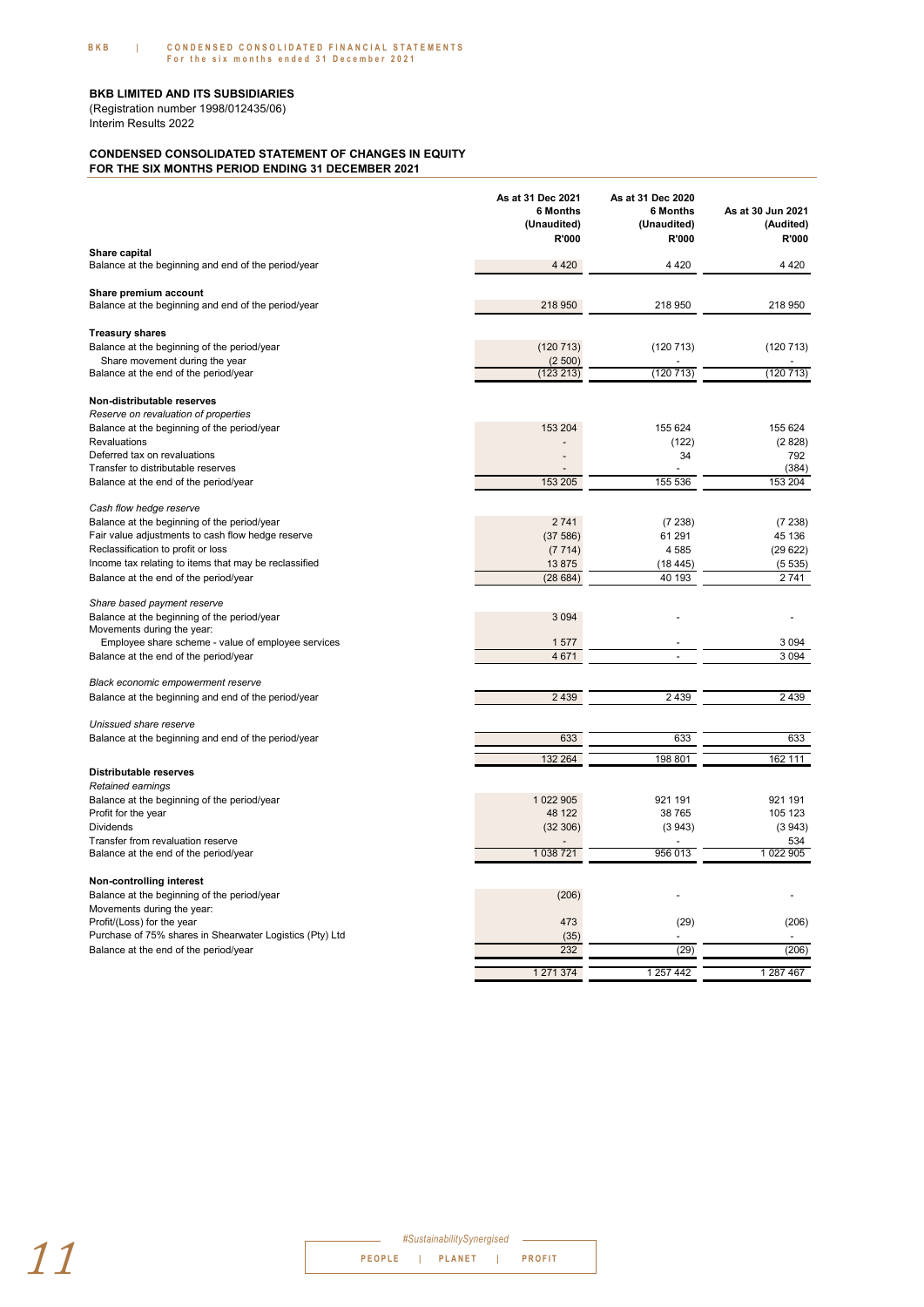(Registration number 1998/012435/06)

#### Interim Results 2022

#### **CONDENSED CONSOLIDATED STATEMENT OF CASH FLOWS FOR THE SIX MONTHS PERIOD ENDING 31 DECEMBER 2021**

|                                                        | For the 6 months<br>ending 31 Dec 2021<br>(Unaudited)<br>R'000 | For the 6 months<br>ending 31 Dec 2020<br>(Unaudited)<br>R'000 | For the year ending<br>30 Jun 2021<br>(Audited)<br>R'000 |
|--------------------------------------------------------|----------------------------------------------------------------|----------------------------------------------------------------|----------------------------------------------------------|
| Cash flow from operating activities                    |                                                                |                                                                |                                                          |
| Cash receipts from customers                           | 6 994 099                                                      | 6429012                                                        | 13 257 245                                               |
| Cash paid to suppliers and employees                   | (7066463)                                                      | (6541053)                                                      | (12 943 239)                                             |
| Cash (used in)/generated from operating activities     | (72364)                                                        | (112041)                                                       | 314 006                                                  |
| Interest received                                      | 1413                                                           | 2717                                                           | 5 1 5 2                                                  |
| Interest paid                                          | (32 569)                                                       | (35 197)                                                       | (71669)                                                  |
| <b>Taxation paid</b>                                   | (16691)                                                        | (14822)                                                        | (53 501)                                                 |
|                                                        | (120 211)                                                      | (159343)                                                       | 193 988                                                  |
| Cash flow from investing activities                    |                                                                |                                                                |                                                          |
| Property, plant and equipment                          | (48905)                                                        | (47944)                                                        | (90 465)                                                 |
| Investment property                                    | 21 2 26                                                        |                                                                |                                                          |
| Intangible assets                                      | (1773)                                                         | (2978)                                                         | (2905)                                                   |
| <b>Business combinations</b>                           | (33 200)                                                       |                                                                |                                                          |
| Investment in associate                                |                                                                |                                                                | (8688)                                                   |
| Non-current receivables                                | 1438                                                           | (2035)                                                         | 2 2 5 6                                                  |
|                                                        | (61214)                                                        | (52957)                                                        | (99802)                                                  |
| Cash flow from financing activities                    |                                                                |                                                                |                                                          |
| Dividends paid                                         | (32306)                                                        | (3943)                                                         | (3943)                                                   |
| Borrowings                                             | 23 850                                                         | 222 816                                                        | (31638)                                                  |
|                                                        | (8456)                                                         | 218 873                                                        | (35 581)                                                 |
| Total cash movement for the year                       | (189 881)                                                      | 6 5 7 4                                                        | 58 605                                                   |
| Cash and cash equivalents beginning of the period/year | (53592)                                                        | 2570                                                           | 2 5 7 0                                                  |
| Movement in cash credit accounts                       | 390 206                                                        | (49118)                                                        | (114767)                                                 |
| Cash and cash equivalents end of the period/year       | 146 733                                                        | (39975)                                                        | (53 592)                                                 |

**SERVICE EXCELLENCE | ENTREPRENEURSHIP | EARNINGS | EMPLOYEES | ENVIRONMENT** *#IntegrityIntegrated 12*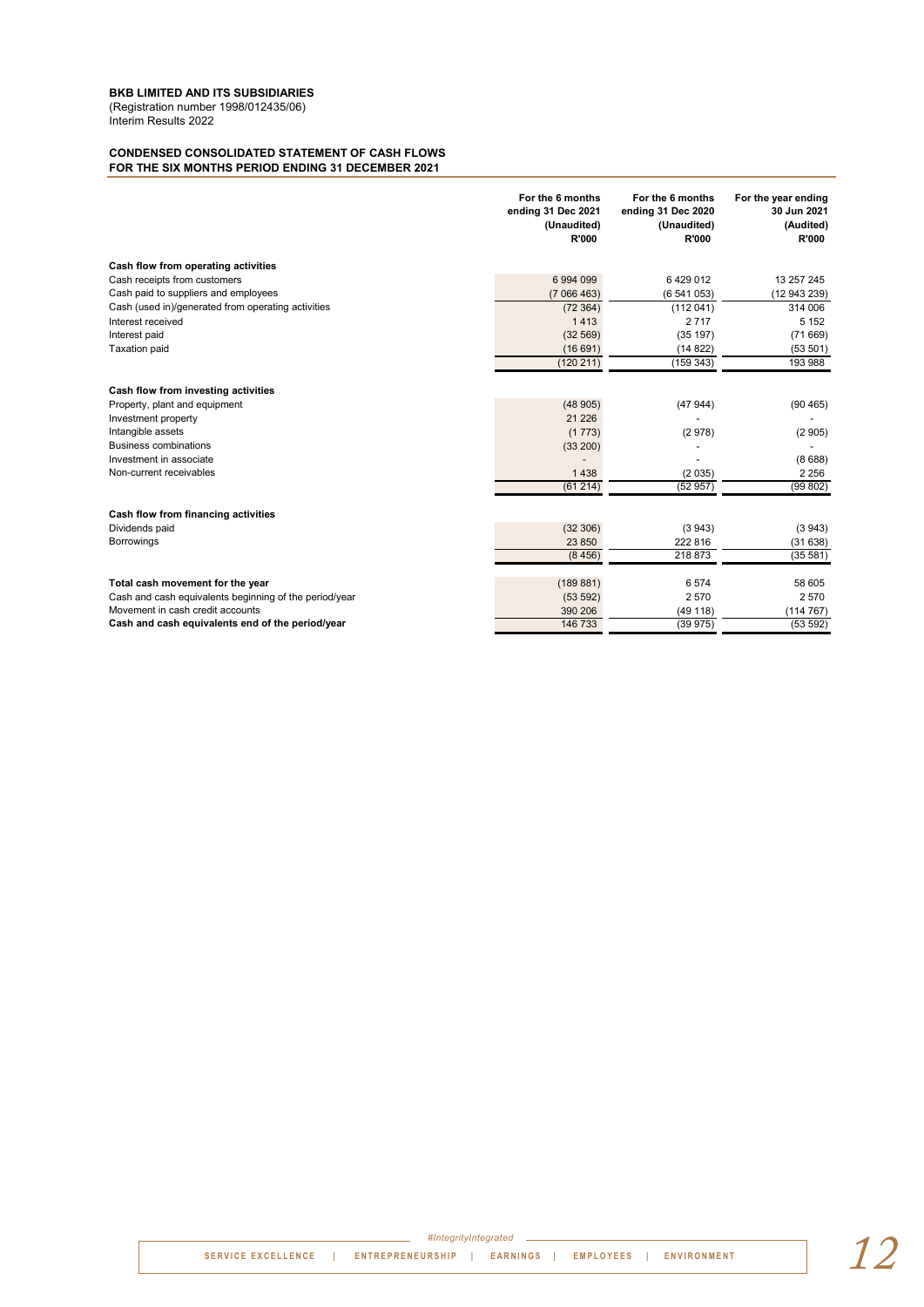Interim Results 2022 (Registration number 1998/012435/06)

#### **NOTES TO THE FINANCIAL STATEMENTS**

#### **1 Basis of preparation**

The accounting policies and principles applied in the preparation of the condensed consolidated interim financial statements for the six months ended 31 December 2021 are in all material respects consistent with those applied in the BKB Group's audited consolidated annual financial statements of the year ended 30 June 2021.

#### **2 Segmental information**

The Group has identified reportable segments which represent the structure used by the board of directors and executive management to make key strategic and operating decisions and assess performance.

The Group has eight reportable segments within which the Group's strategic business units (SBUs) fall.

These reportable segments as well as the products and services from which each of them derive revenue are set out below:

| Reportable segment       | <b>Products and services</b>                                                                                                                   |
|--------------------------|------------------------------------------------------------------------------------------------------------------------------------------------|
| Brokerage services       | Comprises marketing by auction, trading, warehousing and logistics of wool and mohair for both                                                 |
|                          | the producer and buyer.                                                                                                                        |
| Trading                  | Comprises retail trading branches throughout the country specializing in agricultural requisites.                                              |
| Livestock and properties | Comprises the marketing and auctioneering of livestock, general farming implements and<br>agricultural, commercial and residential properties. |
| Technology               | Comprises the digital transformation business units.                                                                                           |
| Leasing of properties    | The leasing of warehouse and office space.                                                                                                     |
| Fruit                    | Comprises the processing, distribution and marketing of dried fruits, predominantly in foreign<br>markets.                                     |
| Grain                    | Comprises the trading in grain commodities, grain storage and handling, maize milling and<br>lucerne processing.                               |
| Sugar                    | Comprises the packaging, distribution and sales of sugar and agro based consumer goods.                                                        |

The SBUs offer different services and are managed separately as they require different skills, technology and marketing strategies.

#### **Segmental revenue and results**

The executive directors assess the performance of the operating segments based on a measure of adjusted value of business conducted, revenue and profit before tax. This measurement basis includes the effects of non-recurring expenditure from the operating segments such as restructuring costs, legal expenses and goodwill impairments when the impairment is the result of an isolated, non-recurring event.

| <b>Operating segments</b>                          | Segment<br>revenue -<br>internal | Segment<br>revenue -<br>external | Profit/ (loss)<br>before tax | Depreciation,<br>amortisation<br>and<br>impairment | Human<br>resource/ staff<br>costs | <b>Net finance</b><br>(expense)/<br>income | <b>Taxation</b>          |
|----------------------------------------------------|----------------------------------|----------------------------------|------------------------------|----------------------------------------------------|-----------------------------------|--------------------------------------------|--------------------------|
|                                                    | <b>R'000</b>                     | <b>R'000</b>                     | R'000                        | <b>R'000</b>                                       | <b>R'000</b>                      | <b>R'000</b>                               | <b>R'000</b>             |
| For the 6 months ending<br>31 Dec 2021 (Unaudited) |                                  |                                  |                              |                                                    |                                   |                                            |                          |
| <b>Brokerage services</b>                          | 71 200                           | 582 922                          | 18 608                       | (7481)                                             | (73800)                           | (12342)                                    | (5508)                   |
| Trading                                            | 11 4 31                          | 1 057 833                        | 26 408                       | (3861)                                             | (49678)                           | (10780)                                    | (7394)                   |
| Livestock and properties                           | 1935                             | 134 317                          | 22 818                       | (5165)                                             | (66088)                           | (6215)                                     | (6389)                   |
| Technology                                         | 2 2 2 8                          | 15421                            | (8765)                       | (4047)                                             | (6346)                            | (1504)                                     | $\overline{\phantom{a}}$ |
| Leasing of properties                              | 20 332                           | 1597                             | 17 340                       | (608)                                              | (228)                             | (526)                                      | (4855)                   |
| Fruit                                              | 2 2 3 1                          | 137 238                          | (18645)                      | 595)                                               | (5210)                            | (5813)                                     | 5 2 2 0                  |
| Grain                                              | 17 757                           | 655 953                          | 20 158                       | (1447)                                             | (20320)                           | (12028)                                    | (5644)                   |
| Sugar                                              | 419701                           | 489 780                          | 24 963                       | 925)                                               | (14699)                           | 564                                        | (7698)                   |
| All other segments                                 | 40 458                           | 1 6 6 0                          | (32375)                      | (1700)                                             | (27148)                           | 17 488                                     | 10 353                   |
| Total                                              | 587 273                          | 3 0 7 6 7 2 1                    | 70 510                       | (25829)                                            | (263517)                          | (31156)                                    | (21915)                  |
| For the 6 months ending                            |                                  |                                  |                              |                                                    |                                   |                                            |                          |
| 31 Dec 2020 (Unaudited)                            |                                  |                                  |                              |                                                    |                                   |                                            |                          |
| <b>Brokerage services</b>                          | 26 832                           | 429 554                          | 8866                         | (7021)                                             | (79154)                           | (10768)                                    | (2439)                   |
| Trading                                            |                                  | 913 652                          | 19 449                       | (3712)                                             | (46649)                           | (10526)                                    | (5446)                   |
| Livestock and properties                           |                                  | 116 565                          | 24 800                       | (4661)                                             | (54438)                           | (3594)                                     | (6944)                   |
| Technology                                         | 2 3 0 2                          | 12 4 5 8                         | (3789)                       | (568)                                              | (6337)                            | (982)                                      | (1043)                   |
| Leasing of properties                              | 19821                            | 1840                             | 14 0 72                      | (337)                                              | (223)                             | (651)                                      | (3940)                   |
| Fruit                                              |                                  | 154 419                          | (12883)                      | (687)                                              | (3554)                            | (9771)                                     | 3607                     |
| Grain                                              | 22 953                           | 591 033                          | 3942                         | (896)                                              | (21994)                           | (10.872)                                   | (1104)                   |
| Sugar                                              | 437 373                          | 492 887                          | 34 764                       | 853)                                               | (10444)                           | 2 0 3 9                                    | (10040)                  |
| All other segments                                 | 36 307                           | 2 5 6 7                          | (32002)                      | (1503)                                             | (28104)                           | 12 645                                     | 8866                     |
| Total                                              | 545 588                          | 2 714 975                        | 57 219                       | (20 238)                                           | (250 897)                         | (32 480)                                   | (18483)                  |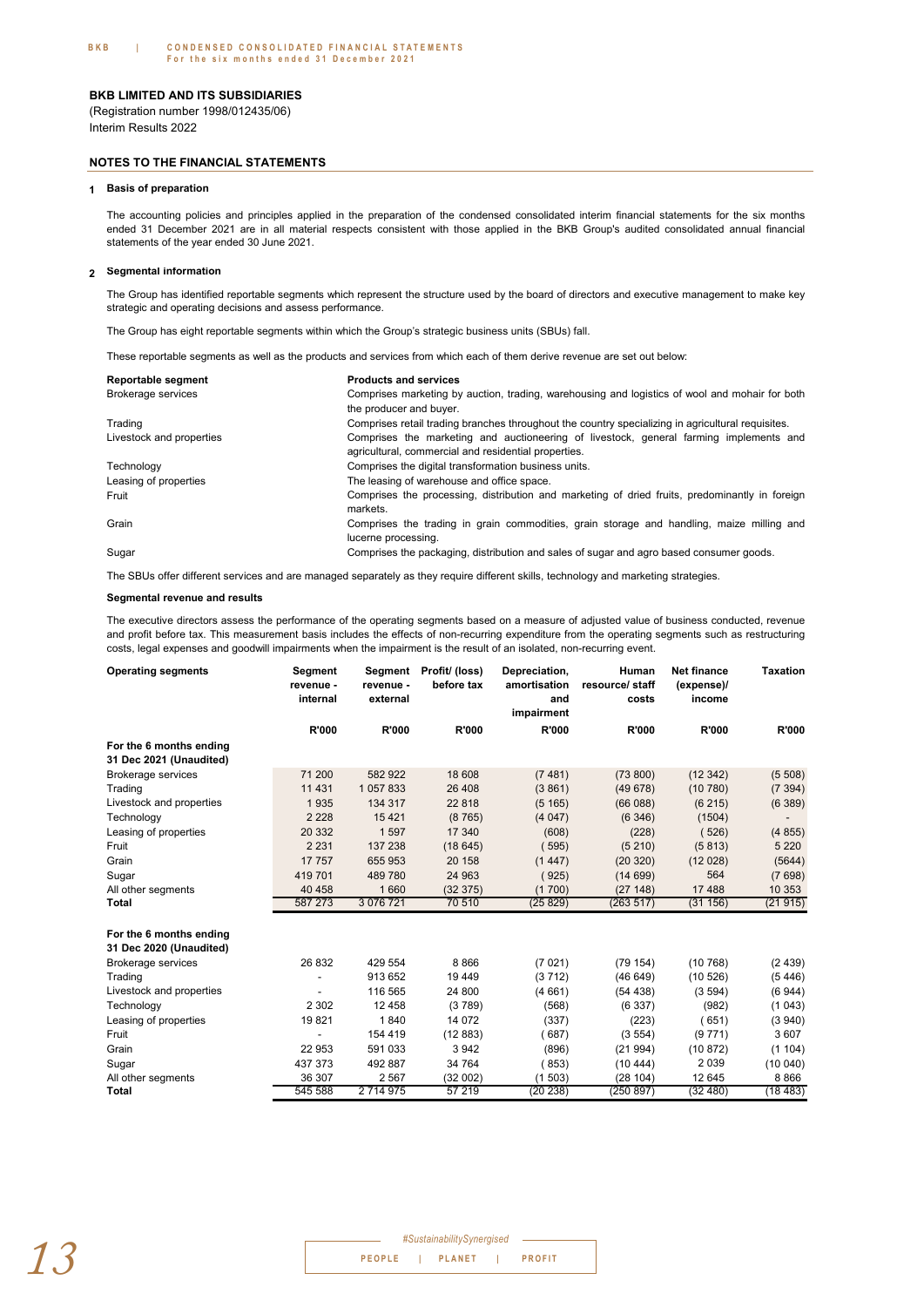#### **NOTES TO THE FINANCIAL STATEMENTS**

#### **2 Segmental information (continued)**

#### **Segment assets and liabilities**

The amounts reported to the board of directors with respect to total assets and liabilities are measured in a manner consistent with that of the financial statements. These assets and liabilities are allocated based on the operations of the segment and the physical location of the asset.

Investments in shares held by the Group are not considered to be segment assets and are not allocated to segments.

Capital expenditure reflects additions to non-current assets, other than financial instruments and deferred tax assets.

The table below provides information on segment assets and liabilities as well as a reconciliation to total assets and liabilities as per the statements of financial position.

|                                               | As at 31 Dec 2021<br>6 Months<br>(Unaudited) |                                      | As at 31 Dec 2020<br>6 Months<br>(Unaudited) |                                      |  |
|-----------------------------------------------|----------------------------------------------|--------------------------------------|----------------------------------------------|--------------------------------------|--|
|                                               | <b>Total</b><br>assets<br>R'000              | Total<br>liabilities<br><b>R'000</b> | <b>Total</b><br>assets<br><b>R'000</b>       | Total<br>liabilities<br><b>R'000</b> |  |
| Brokerage services                            | 673 806                                      | 221 294                              | 557 254                                      | 146 330                              |  |
| Trading                                       | 538 332                                      | 380 490                              | 458 514                                      | 322 680                              |  |
| Livestock and properties                      | 384 585                                      | 196 679                              | 269 146                                      | 100 546                              |  |
| Technology                                    | 16773                                        | 47 609                               | 19 625                                       | 36 137                               |  |
| Leasing of properties                         | 588 806                                      | 54 799                               | 590 496                                      | 73 272                               |  |
| Fruit                                         | 194 556                                      | 233 161                              | 293 751                                      | 319 348                              |  |
| Grain                                         | 657 688                                      | 446 378                              | 1 002 390                                    | 755 406                              |  |
| Sugar                                         | 228 177                                      | 75 327                               | 216 635                                      | 54 523                               |  |
| All other segments                            | 320 250                                      | 675 862                              | 159 349                                      | 501 476                              |  |
| Total                                         | 3 602 973                                    | 2 3 3 1 5 9 9                        | 3 567 160                                    | 2 309 718                            |  |
| <b>Reconciling items</b>                      |                                              |                                      |                                              |                                      |  |
| Inter-segment loans                           | (582, 485)                                   | (582, 485)                           | (486 358)                                    | (486 358)                            |  |
| Total as per statements of financial position | 3 0 20 4 88                                  | 1 749 114                            | 3 080 802                                    | 1823 360                             |  |

#### **Geographical information**

|                  | As at 31 Dec 2021<br>6 Months<br>(Unaudited) |                                       |                                              | As at 31 Dec 2020<br>6 Months<br>(Unaudited) |                                       |                                              |
|------------------|----------------------------------------------|---------------------------------------|----------------------------------------------|----------------------------------------------|---------------------------------------|----------------------------------------------|
|                  | Revenue -<br>internal<br><b>R'000</b>        | Revenue -<br>external<br><b>R'000</b> | Non-current<br><b>Assets</b><br><b>R'000</b> | Revenue -<br>internal<br><b>R'000</b>        | Revenue -<br>external<br><b>R'000</b> | Non-current<br><b>Assets</b><br><b>R'000</b> |
| South Africa     | 160 019                                      | 3 076 582                             | 1097881                                      | 105 904                                      | 2 714 739                             | 1 057 422                                    |
| Eswatini         | 419 701                                      | 139                                   | 63 071                                       | 437 373                                      | 236                                   | 54 4 28                                      |
| Lesotho<br>Total | 7 5 5 4<br>587 273                           | $\overline{\phantom{a}}$<br>3 076 721 | $\overline{\phantom{a}}$<br>1 160 952        | 2 3 1 1<br>545 588                           | $\overline{\phantom{a}}$<br>2 714 975 | -<br>1 111 850                               |

Included in non-current assets situated in South Africa are assets of R9.3 million classified as held for sale at 31 December 2021.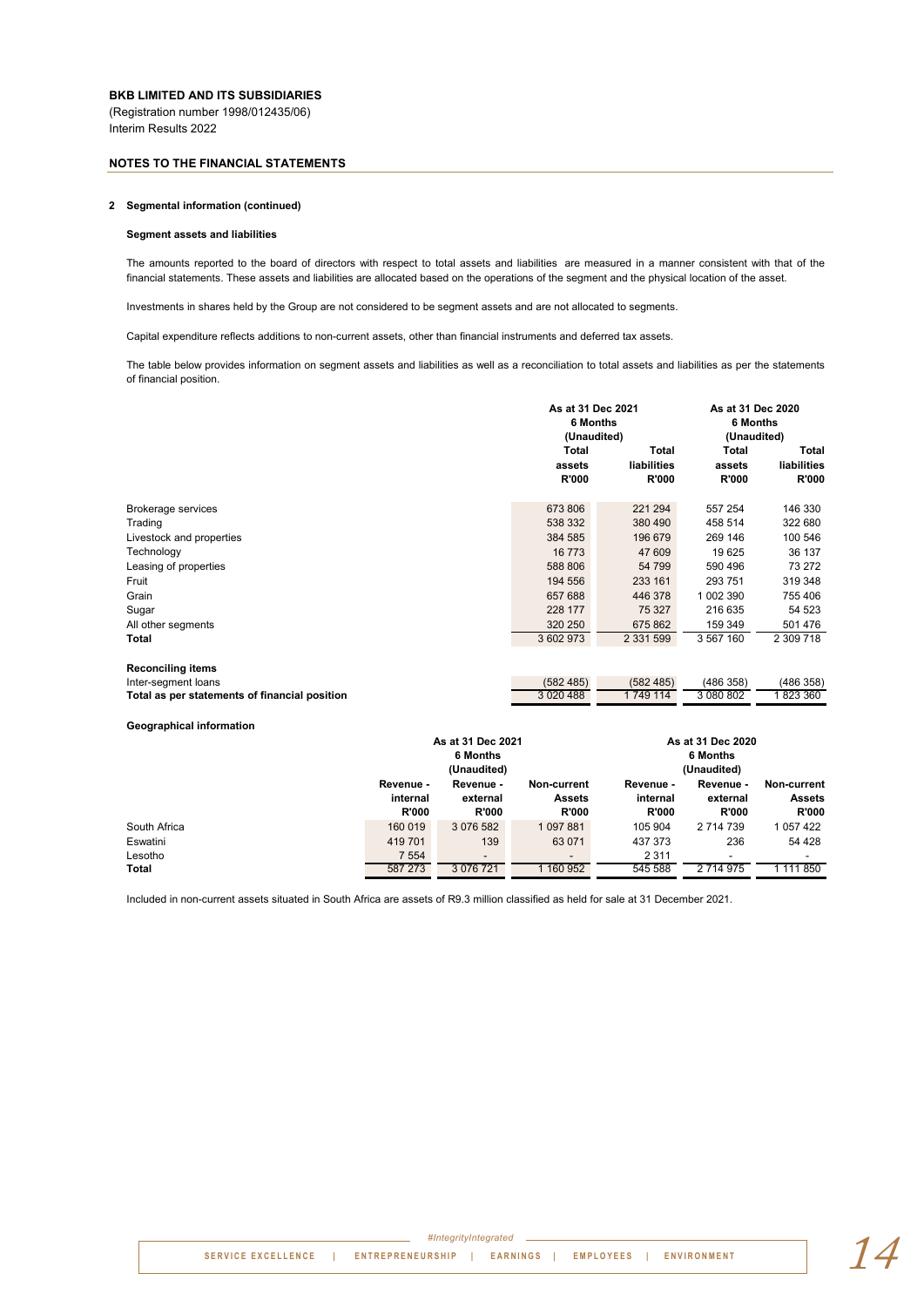#### **BKB | CONDENSED CONSOLIDATED FINANCIAL STATEMENTS F or the six months ended 31 December 2021**

#### **BKB LIMITED AND ITS SUBSIDIARIES**

Interim Results 2022 (Registration number 1998/012435/06)

#### **NOTES TO THE FINANCIAL STATEMENTS**

|                         | For the 6 months<br>ending 31 Dec 2021<br>(Unaudited)<br>R | For the 6 months<br>ending 31 Dec 2020<br>(Unaudited)<br>R |
|-------------------------|------------------------------------------------------------|------------------------------------------------------------|
| 3 Business combinations |                                                            |                                                            |

#### **GWK livestock business**

On 1 November 2021 the Group acquired the livestock business of Griekwaland Wes Korporatief Limited (GWK), excluding working capital and liabilities.

#### **Fair value of assets acquired**

| Property, plant and equipment                               | 8 207 100  |  |
|-------------------------------------------------------------|------------|--|
| Client lists and relationships, auction rights and goodwill | 24 992 900 |  |
|                                                             | 33 200 000 |  |
|                                                             |            |  |

#### **Acquisition date fair value of consideration paid**

| Cash      | 28 750 000 |  |
|-----------|------------|--|
| Creditors | 4 450 000  |  |
|           | 33 200 000 |  |
|           |            |  |

GREYMATTERFINCH # 16424